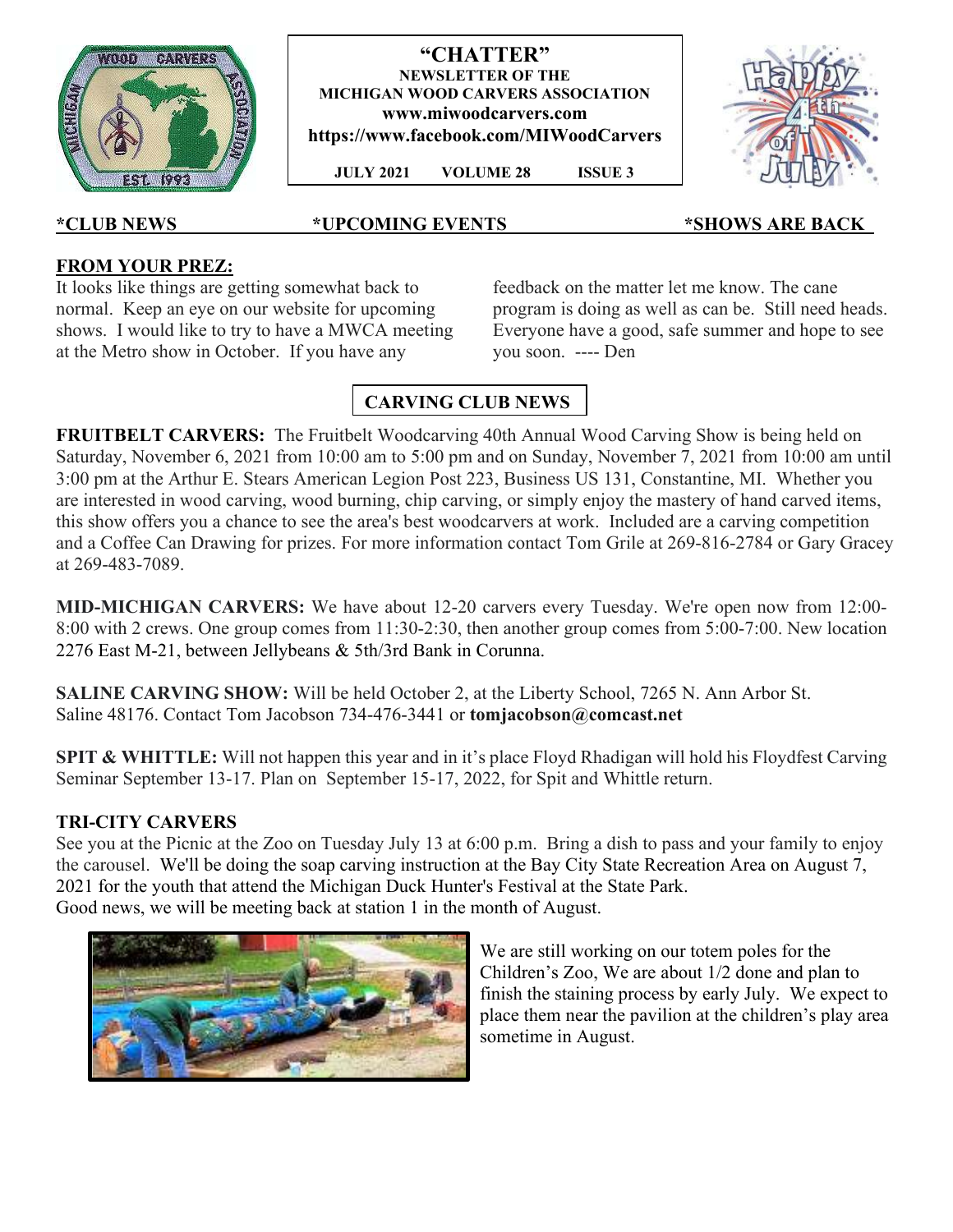### **CHIPS & CHATTER**

**OF POSSIBLE INTEREST:** I'm a resident in Royal Oak Michigan, looking to remove two 60' black walnut trees from my backyard this summer. I am considering milling it for paneling and trim for a planned addition and believe I will have a significant amount left over. Wondering if there is any interest in acquiring any of this wood as a means by which I can reduce my costs. I know walnut is a prized carving wood and you may get these kinds of offers all the time (as people think walnut to be worth its weight in gold), but I thought I'd take a shot. Thanks. Nick Salowich salowich@smithgroup.com 313-418-9204

**CEDAR BIRD SHOPPE** - You can contact us by phone (989) 928-4242(cell), or E-mail, **cedarbirdshoppe@charter.net** . Customers are welcome to visit us when we are home, just let us know ahead and call for date and time. Face Masks are required. We are shipping orders via Post Office, UPS or pickup.

# *ALL CLUBS: Please check your club information on the miwoodcarvers.com website. We want to make sure the information is correct so folks can contact you*

 **Contact: justin.john.swanson@gmail.com or harry.mwca@gmail.com** to change info.

## **PRAYERS and CONCERNS**

**Tri-City Carvers:** May 10<sup>th</sup>, Gerald Willis passed away. He was a long-time member of the Tri-City Woodcarvers where he had served as a Past President and was also instrumental in initiating the carousel at the Saginaw Children's Zoo. Gerald was a Master Carver for 30 years. He was given the Saginaw Altrusa Award in the late 1990's for his work on the carousel. Many prayers for his family as so many of us knew Gerry.

**Metro Carvers:** May 20th, Mike LePage. Long-time member of the Metro Club went to be with his Lord. He was always at shows with his vendor table with eyes and feet and things for carving birds. He also taught his wood carving skills at Lakeshore High School Adult Education classes. Prayers for his wife Mary Jo and family.

**THE "CHATTER" NEWSLETTER GOES OUT BY E-MAIL ONLY** on or about the first of the months listed below. All news to be included needs to be to the editor, Sandy Holder by the 25th of the month prior to publication. E-Mail and phone listed below. You can always download or read a PDF on the MWCA website at **www.miwoodcarvers.com**

**Please share this newsletter with the rest of your members** who don't receive it by email and **FORWARD THE NEWSLETTER BY EMAIL** to your club members who have email. Thank you.

> CHATTER NEWSLETTER IS PUBLISHED ON OR AROUND THE FIRST OF JANUARY MARCH MAY JULY SEPTEMBER NOVEMBER

# Come <sup>Lit</sup> WE'RE

### **2021 MWCA COMING EVENTS**

| 2021         | <b>EVENTS</b>                 | <b>LOCATION</b>            | <b>INFORMATION</b>      |
|--------------|-------------------------------|----------------------------|-------------------------|
| $9/13 - 17$  | <b>FLOYDFEST</b>              | Osceola Fairgrounds, Evart | 734-649-3259            |
| 10/2         | <b>SALINE CARVING SHOW</b>    | Liberty School             | 734-476-3441            |
|              |                               | 7265 N. Ann Arbor St.      | tomiacobson@comcast.net |
|              |                               | Saline 48176               |                         |
| $10/23 - 24$ | <b>METRO CARVING SHOW</b>     | Food Workers Hall-Madison  | 586-557-3712            |
|              |                               | <b>Hgts</b>                |                         |
| $11/6 - 7$   | <b>FRUITBELT CARVING SHOW</b> | American Legion Post 233   | 269-816-2784            |
|              | Sat 10-5 Sun 10-3             | Constantine, MI            | 269-483-7089            |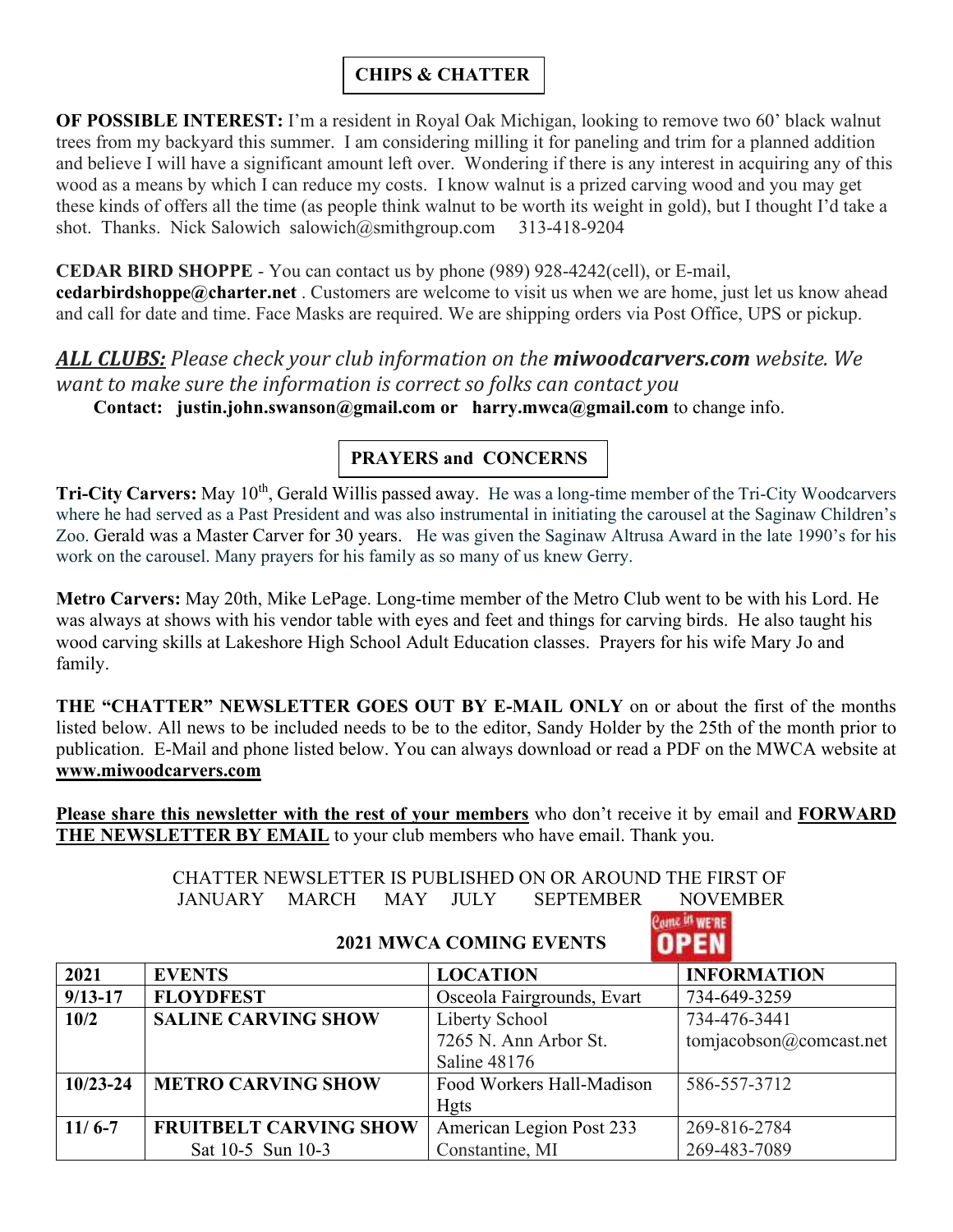#### **MWCA BOARD AND COMMITTIES**

| <b>President</b>            | <b>Vice President and Learning</b>            | Secretary                   | <i>Treasurer</i>               |
|-----------------------------|-----------------------------------------------|-----------------------------|--------------------------------|
| Denny Sekrenes              | <b>Seminar</b>                                | Harry Dryer                 | Christie Garant                |
| 989-277-5739                | Dave Sanderson                                | 989-292-0460                | 210-787-8614                   |
| Vetcane2@gmail.com          | 989-339-6444                                  | Harry.mwca@gmail.com        | clgarant@gmail.com             |
|                             | sandersonwoodart@yahoo.com                    |                             |                                |
| "Chatter" Editor            | <b>MWCA Chaplain</b>                          | <b>Judging</b>              | <b>Promotional (Calendars,</b> |
| Sandy Holder                | Arnold Tew                                    | Phyllis Burghy              | etc.)                          |
| 231-250-3855                | 269-781-7852                                  | 989-928-4242                | Denny Sekrenes                 |
| mwcanews@gmail.com          | arnvall 77@gmail.com                          | cedarbirdshoppe@charter.net | 989-277-5739                   |
|                             |                                               |                             | Vetcane2@gmail.com             |
| <b>Patriot Cane Project</b> | Webmaster                                     | <i>Insurance</i>            | <b>MWCA Representative</b>     |
| Mid-Michigan Carvers        | Justin Swanson                                | Sharon Seitz                | <b>Russell Ross</b>            |
| Denny Sekrenes              | 616-446-0120                                  | 734-645-9214                | 616-213-1613                   |
| 989-277-5739                | Justin.john.swanson@gmail.com                 | MWCAinsur@yahoo.com         | russell $42@g$ mail.com        |
| Vetcane2@gmail.com          | <b>Administrative Tech: (web &amp; IT for</b> |                             |                                |
|                             | cane project)                                 |                             |                                |
|                             | Harry Dryer                                   |                             |                                |
|                             | 989-292-0460                                  |                             |                                |
|                             | Harry.mwca@gmail.com                          |                             |                                |

**MWCA "Patriot Cane Program"** completed 32 canes for May & June 2021. From June 2007 thru April 2021, a total of 5182 canes have been delivered to honored Veterans. **THANKS to everyone for your help and support for the program!** 

**Keep those eagle heads coming.** 

| Rank             | <b>Name</b>        |              | <b>Branch</b> | <b>Conflict</b> | Carver          |
|------------------|--------------------|--------------|---------------|-----------------|-----------------|
| Sgt              | William J.         | Gulvas       | Army          | Vietnam         | DeHate, Wayne   |
| Sgt              | William B.         | Stephenson   | Army          | Vietnam         | Smith, Wendell  |
| Sgt              | Robert L.(Leo)     | McMillan     | Army          | Vietnam         | Sandeen, Chuck  |
| GySgt            | Johnnie W.         | Mondragon    | <b>USMC</b>   | SWA             | Bishop, Dick    |
| PFC (T)          | Barry A.           | Donaldson    | Army          | Other           | Strobel, Robert |
| HM <sub>2</sub>  | Ana M.             | Farris       | Navy          | <b>GWOT</b>     | Smith, Charles  |
| Cpl              | Glenn F.           | Siminski     | <b>USMC</b>   | Vietnam         | Smith, Wendell  |
| Cpl              | William H.         | <b>Siess</b> | <b>USMC</b>   | Vietnam         | Walcutt, Wally  |
| SPC5             | James H.           | Schmidt      | Army          | Vietnam         | Meyers, Stephen |
| Sgt              | Christopher A.     | Graff        | Army          | SWA             | Bishop, Dick    |
| Maj (ret)        | Michael A.         | Reeve        | Army          | SWA/GWOT        | Belli, Lou      |
| <b>PFC</b>       | George A.          | Guritz       | Army          | WWII            | Meyers, Stephen |
| Sgt              | Paul               | Hoover       | <b>USMC</b>   | Vietnam         | Strobel, Robert |
| <b>LCpl</b>      | Roger L.           | Ward         | <b>USMC</b>   | <b>SWA</b>      | Nielson, Ronald |
| Sgt              | Rodger D.          | Whiting      | <b>USAF</b>   | Vietnam         | Pfenning, Ray   |
| <b>TSgt</b>      | Robert B.          | Fekken       | <b>USAF</b>   | SWA/GWOT        | Smith, Wendell  |
| SSgt             | Gregg R.           | Alger        | Army          | <b>GWOT</b>     | Bishop, Dick    |
| Cpl              | Wilbur O.          | VanNortwick  | Army          | WWII            | Nielson, Ronald |
| A1C              | Carnet L. (Smitty) | Smith        | <b>USAF</b>   | Vietnam         | Mooney, Mason   |
| CEW <sub>3</sub> | Michael F.         | Bartenslager | Navy          | Vietnam         | Smith, Wendell  |